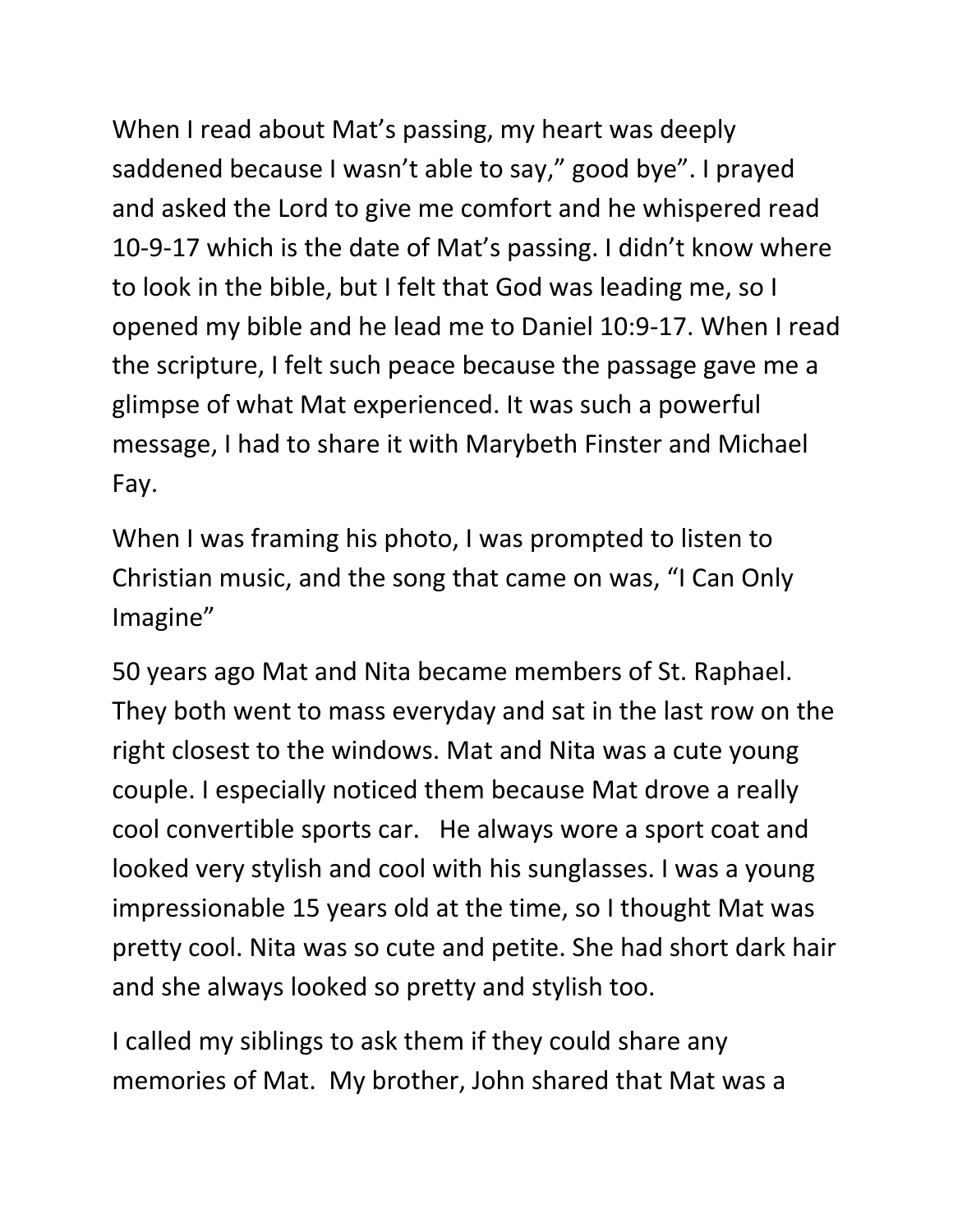forward thinker. He said that Mat came to our home to meet with our parents to sell them life insurance. Mat was a New York Life Insurance Agent. Mat told my dad to have my brother look into taking courses in college that would gear towards computers. Mat said that computers will be the way of the future.

My sister, Sandy remembered Mat's fancy sport car too. She said he was an endearing kind classy gentleman.

Mat did not talk about his accomplishments. He was a quiet man, very reverent and faithful. He retired Liuetenant Colonel from the Air Force, Jeff and Gloria Stone shared that information with me. I am sure he had challenges while serving in the war, especially with his last name to deal with.

Mary Lou shared with me today at the Funeral Home that she asked Mat if he had any children. He told her that they had a baby, but their baby died.

Mat's heart was broken when his dear beautiful Nita passed away September 25, 1995. Thank you Kay for giving me the date of her passing. He still attended church daily and he paid for special intention masses for her every month. His love and faithfulness for her was so precious.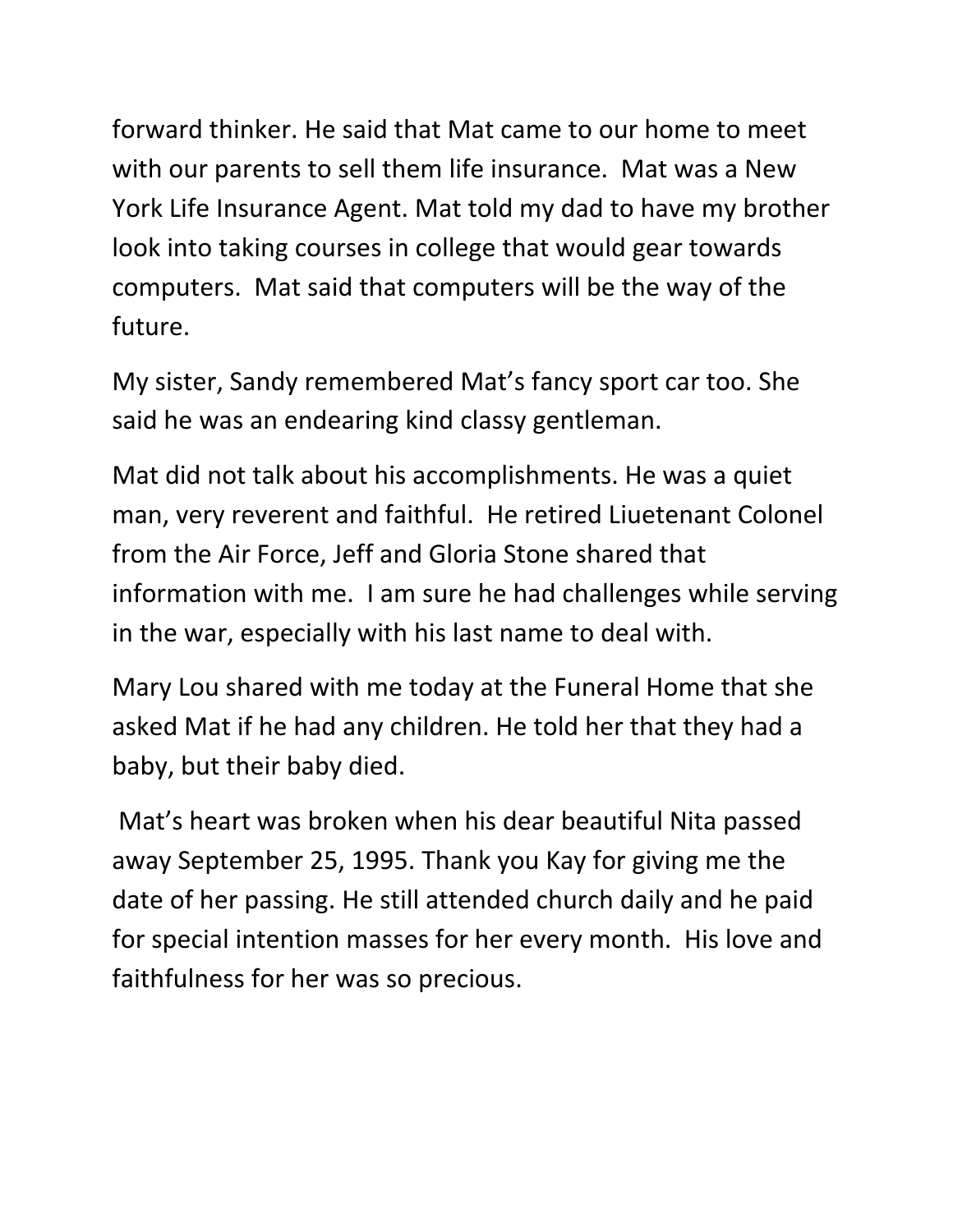Health and fitness was important to Mat and for many years he walked to church and then he rode his bike some too. Mary Poulin told me that she saw Mat walking and she asked him if he wanted a ride and he said that he rather walk because he gained a little weight.

On occasion, he would call Wendell to ask advice on home improvements. Wendell would go to his home to talk with him and they would sit at the kitchen table. He never used air condition. He only would turn it on when he had company. He shared with Wendell about the last car he bought. He said that he knew exactly what car he wanted and he called the dealer and ordered it and they delivered it to his home. Mat always drove nice cars and he always kept them in perfect shape.

Mat had a love for photography. He liked taking photos of nature. He had a collection of cameras. He bought a new Nikon D3000 back in 2009. I was so impressed with his purchase. He said, "Maybe you can ask Wendell to buy you one for Christmas". I smiled and told him I was happy with my Nikon D 80. A few years later Wendell bought me a Nikon D7100 which I am using now. I showed Mat my new camera and he told me that I married a good man. I told him I was blessed to have such a wonderful husband. Mat only showed me a couple of his photographs. He was really good.